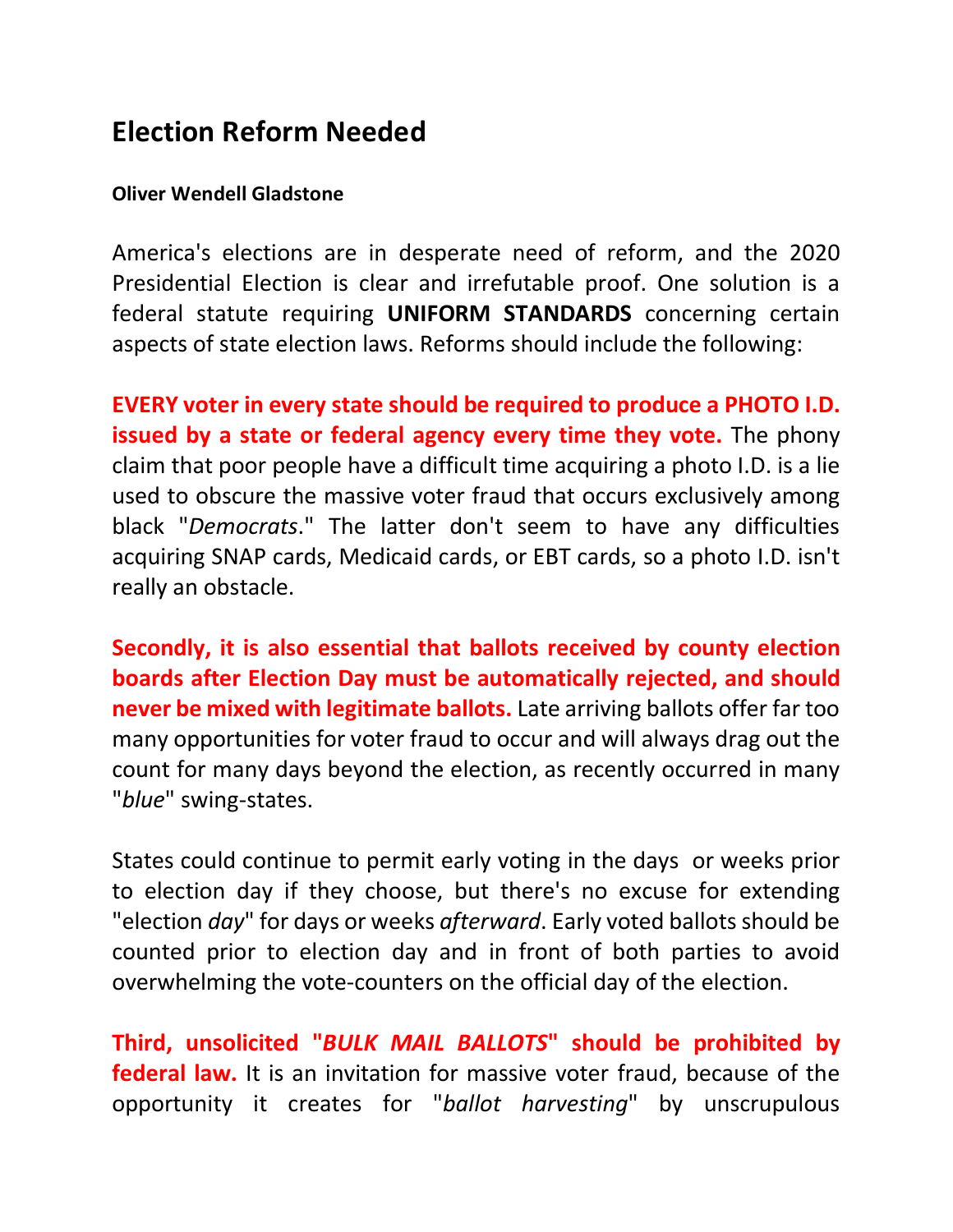individuals. An *Absentee Ballot* should be permitted wherever they are needed, but they must require proof of identification and be returned before election day. They should be counted when and where election "watchers" and observers are present, not weeks after Republican election observers have gone home.

**Fourth, state legislatures should require that state and county election authorities POST A BOND to ensure that they do not engage in illegal behavior.** They should forfeit their bond as a penalty if they are convicted of engaging in voter fraud of any kind or plead guilty to doing so.

*Judicial Watch* has exposed a great many counties where the number of registered voters exceeds the voting age population of that particular county. It is no coincidence that those counties are where most voter fraud occurred on November 3rd.

**Hence, counties in which Voter Rolls exceed that county's voting age population should AUTOMATICALLY INCUR INVESTIGATIONS BY THE JUSTICE DEPARTMENT.** Counties should be given a reasonable period to purge fraudulent names, the names of dead people and those who have moved elsewhere. If they fail to comply during their "*grace*" period, election officials should be sued for damages by Justice Department officials, and penalties exacted. If they persist, criminal indictments should be brought.

**Finally, every state should be forced to adopt a vote tabulating system consisting exclusively of** *STAND-ALONE* **BALLOT COUNTING DEVICES, which read, tabulate and store numbered PAPER BALLOTS.** This would eliminate the chicanery that took place with those *Dominion Voting System* devices and its use of "*Hammer*" and "*Scorecard*" software. It would also make any county or statewide recount or audit a very simple undertaking.